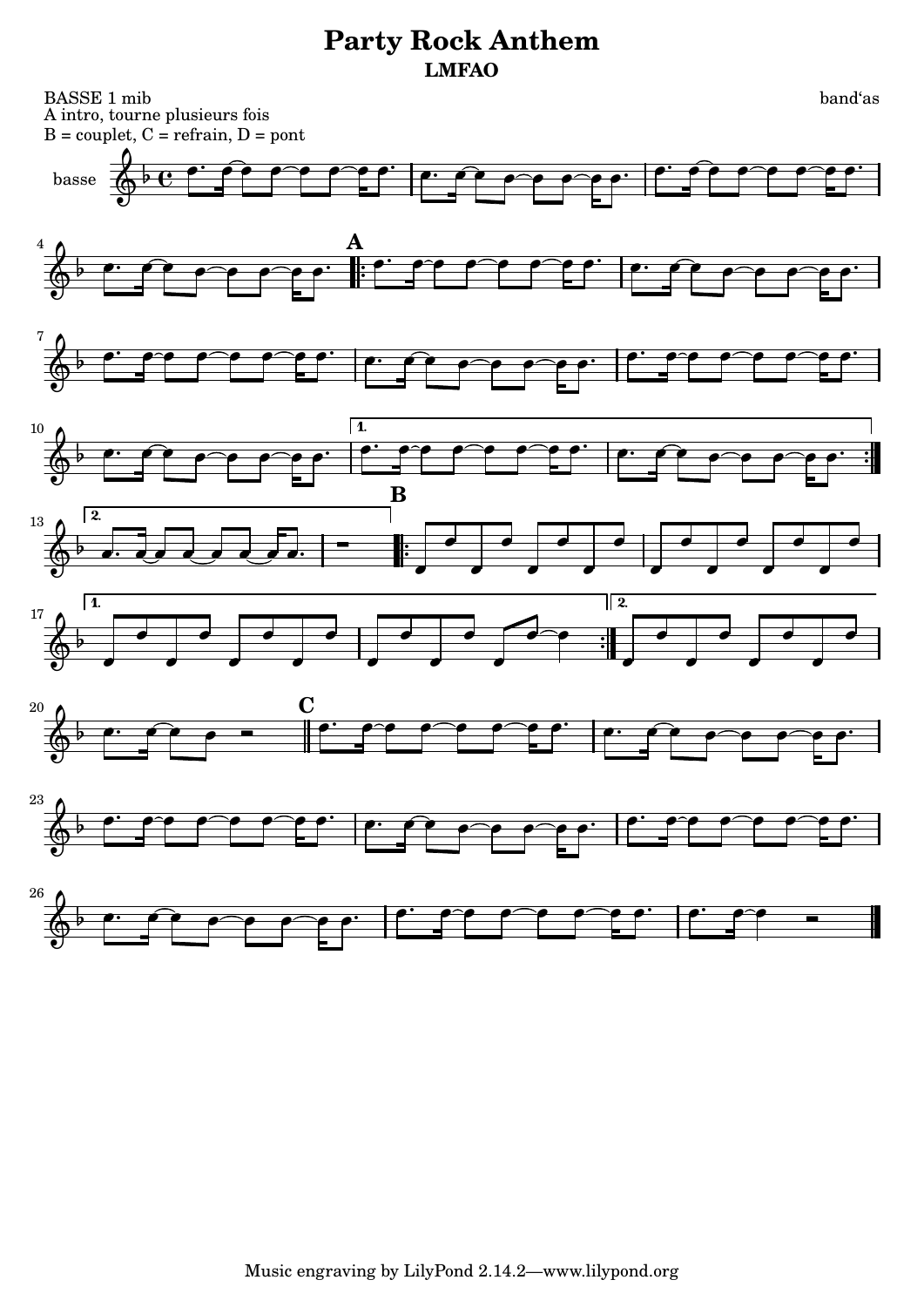BASSE 1 sib band'as A intro, tourne plusieurs fois  $B = \text{couplet}, C = \text{refrain}, D = \text{pont}$ 

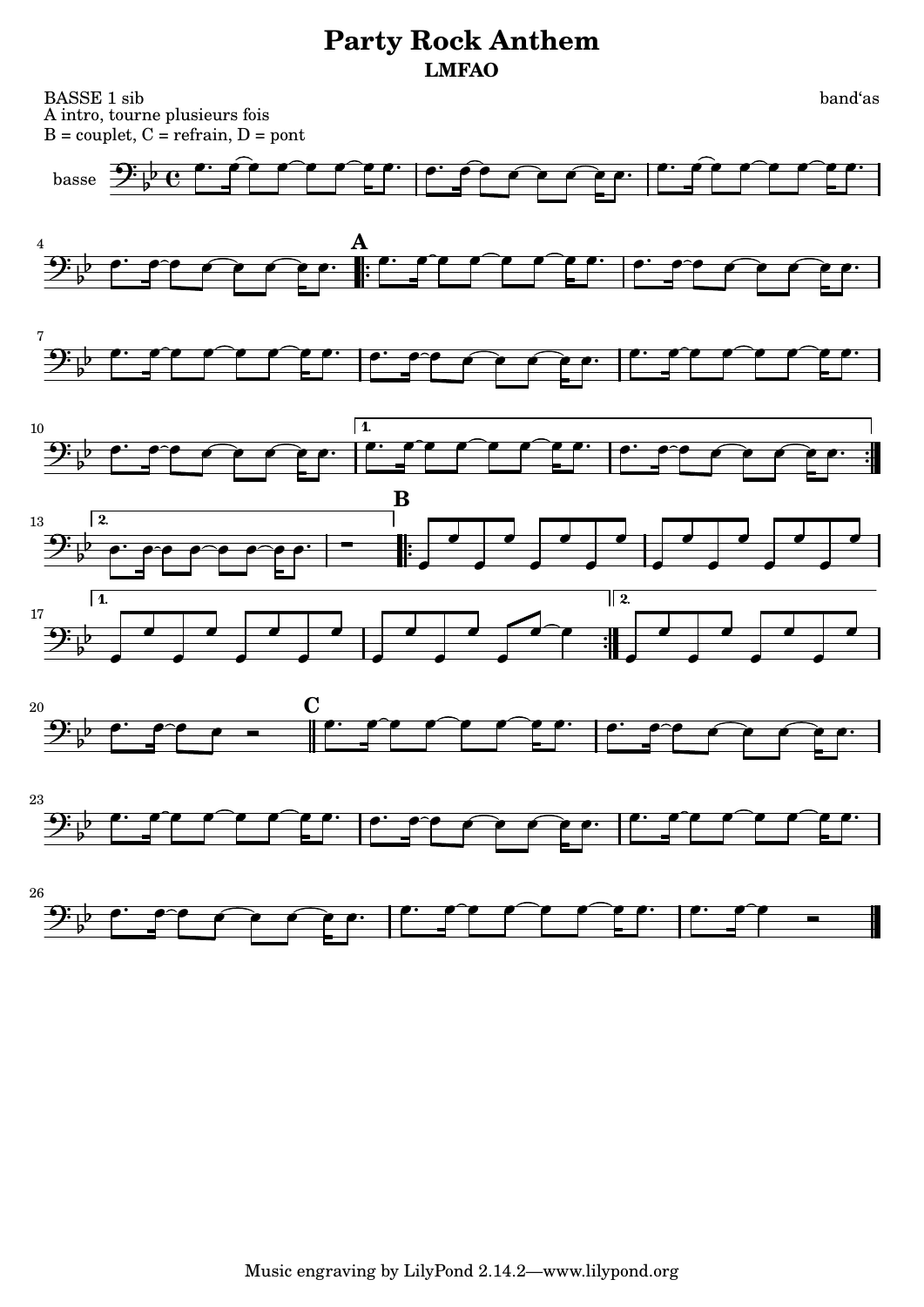theme mib band'as A intro, tourne plusieurs fois  $B = \text{couplet}, C = \text{refrain}, D = \text{pont}$ 

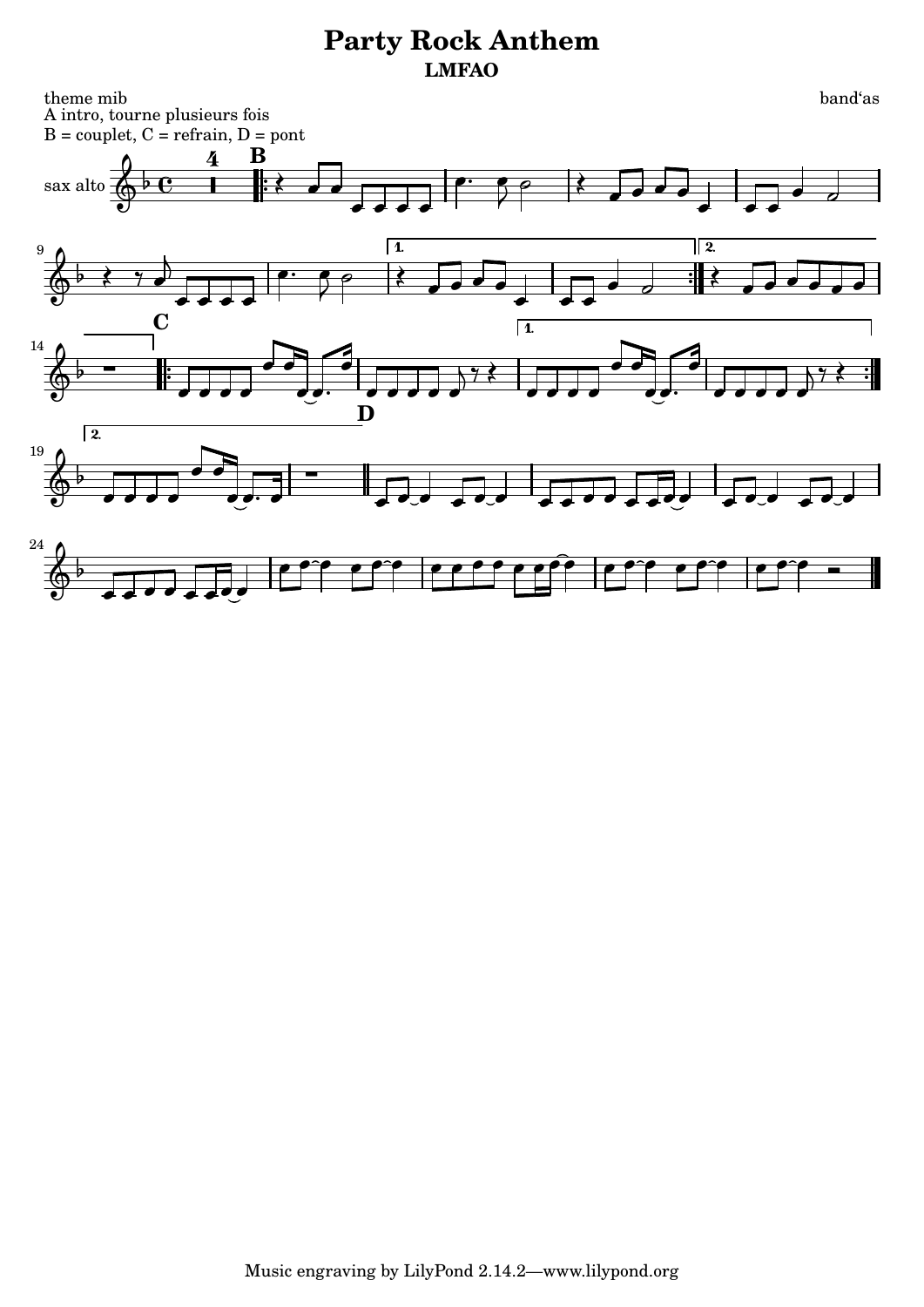theme sib band'as A intro, tourne plusieurs fois  $B = \text{couplet}, C = \text{refrain}, D = \text{pont}$ **B**  $\mathbf{P}$ 4  $\mathbf{f}$  $\frac{1}{2}$ - $\overrightarrow{p}$  -  $\overrightarrow{p}$  -  $\overrightarrow{p}$  -  $\overrightarrow{p}$  -  $\overrightarrow{p}$  -  $\overrightarrow{p}$  -  $\overrightarrow{p}$ P  $\overline{\epsilon}$  $\left\langle \begin{array}{ccc} 1 & 1 \\ 0 & 1 \end{array} \right|$  $\frac{1}{2}$  , and a set of the set of  $\frac{1}{2}$  , and  $\frac{1}{2}$  , and  $\frac{1}{2}$  , and  $\frac{1}{2}$  , and  $\frac{1}{2}$  $\overline{\mathbf{e}}$  $\overline{\mathbf{x}}$  $\overline{\mathbf{x}}$  $\bullet$  trompette  $\overline{\phantom{a}}$  $\blacksquare$  $\blacksquare$  $\overline{\phantom{a}}$   $\overline{\phantom{0}}$ 1.  $\sqrt{2}$  $\overline{\mathbf{P}}$ 9 Ŕ b -  $\overline{\mathbf{P}}$  $\overline{\mathbf{P}}$   $\overline{\phantom{0}}$  - $\frac{1}{2}$  $\frac{1}{7}$  $\overline{\blacklozenge}$  $\begin{array}{c} \hline \end{array}$  $\frac{1}{2}$  $\overline{z}$  $\blacksquare$  $\overline{\phantom{a}}$  $\overline{\phantom{a}}$  $\overline{\phantom{a}}$  $\overline{\phantom{a}}$  $\overline{\phantom{0}}$ **C**  $\overline{\phantom{a}14\phantom{a}}$   $\overline{\phantom{a}11\phantom{a}}$   $\overline{\phantom{a}14\phantom{a}}$   $\overline{\phantom{a}11\phantom{a}}$   $\overline{\phantom{a}14\phantom{a}}$   $\overline{\phantom{a}11\phantom{a}}$  $\overline{\phantom{a}}$ P  $\mathbf{r}$  $\overline{\phantom{a}}$  $\epsilon$  $\mathbf{r}$ b L  $\frac{1}{2}$  $\frac{1}{2}$  $\frac{1}{2}$  $\overline{1}$  $\left( \frac{1}{\sqrt{1-\frac{1}{\sqrt{1-\frac{1}{\sqrt{1-\frac{1}{\sqrt{1-\frac{1}{\sqrt{1-\frac{1}{\sqrt{1-\frac{1}{\sqrt{1-\frac{1}{\sqrt{1-\frac{1}{\sqrt{1-\frac{1}{\sqrt{1-\frac{1}{\sqrt{1-\frac{1}{\sqrt{1-\frac{1}{\sqrt{1-\frac{1}{\sqrt{1-\frac{1}{\sqrt{1-\frac{1}{\sqrt{1-\frac{1}{\sqrt{1-\frac{1}{\sqrt{1-\frac{1}{\sqrt{1-\frac{1}{\sqrt{1-\frac{1}{\sqrt{1-\frac{1}{\sqrt{1-\frac{1}{\sqrt{1-\frac{1}{\sqrt{1-\$  $\frac{1}{2}$  $\bullet$   $\bullet$  $\frac{1}{2}$  .  $\frac{1}{2}$  $\frac{1}{2}$  $\Phi$  $\overline{\bullet}$  $\frac{1}{\bullet \bullet}$  $\overrightarrow{\cdot}$  $\frac{1}{2}$  $\overrightarrow{1}$  $\frac{1}{\rho}$  $\overrightarrow{\cdot\cdot\cdot}$ **D**  $\sqrt{2}$ 19  $\overline{\phantom{a}}$  $\frac{1}{2}$  $\overline{\phantom{0}}$  $\overline{\mathbb{Q}}^{\frac{1}{p}}$  $\overrightarrow{O}$ <u>, a a de de de de de de de de de d</u>  $\overrightarrow{1}$  $\blacksquare$ <sup>24</sup> <u>e e e e e e e e</u>  $\rho \rightarrow \rho^{\circ} \rho \rightarrow \rho \rho$  $\rho \rho \hat{\rho}$   $\rho \hat{\rho} \hat{\rho}$  $^{\circ}$ P  $\mathbf{b}$ y processes and a property of the contract of the contract of the contract of the contract of the contract of<br>Or a contract of the contract of the contract of the contract of the contract of the contract of the contract o  $\overrightarrow{\cdot}$  $\overline{\phantom{a}}$  $\blacksquare$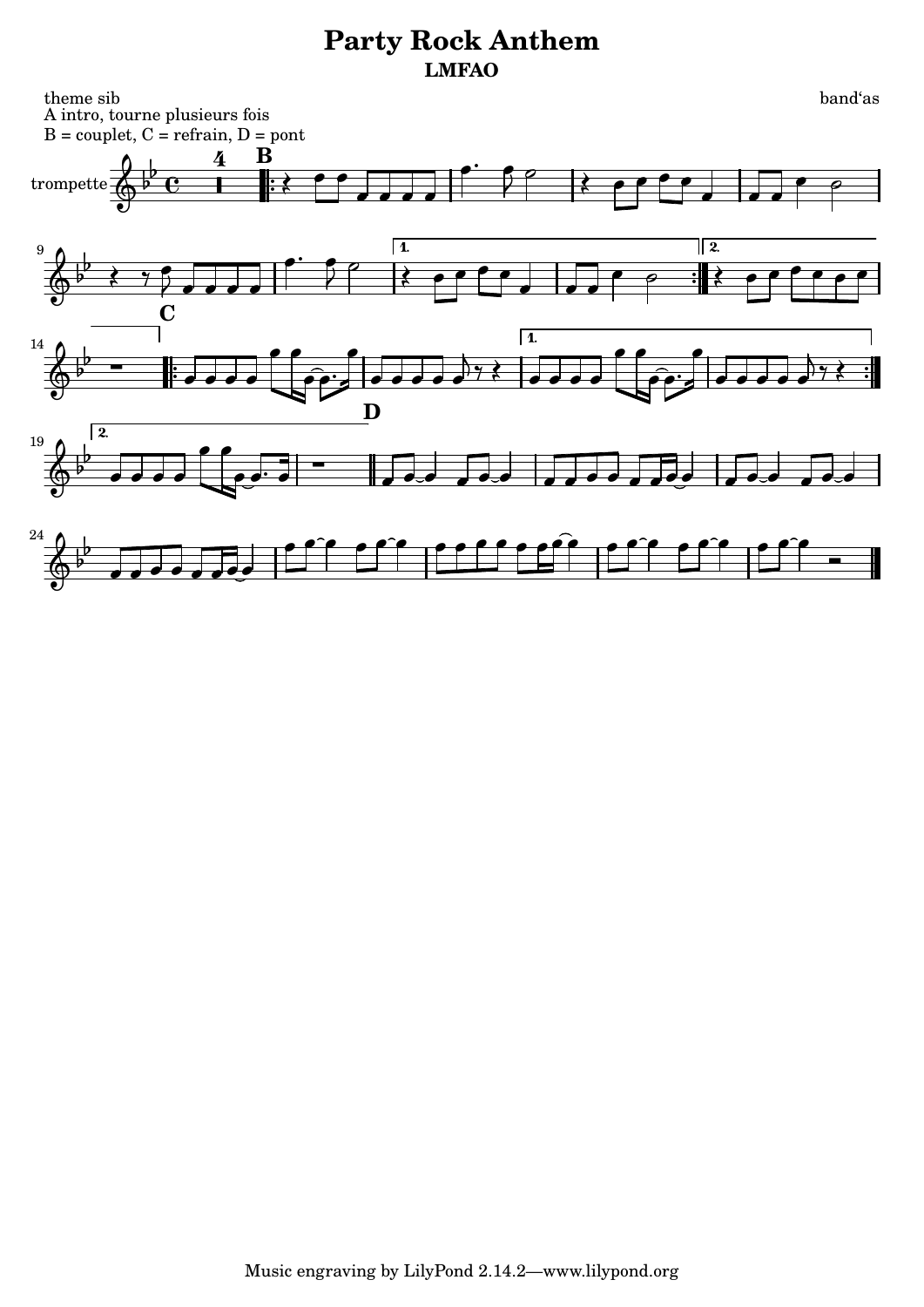theme ut band'as A intro, tourne plusieurs fois  $B = \text{couplet}, C = \text{refrain}, D = \text{pont}$